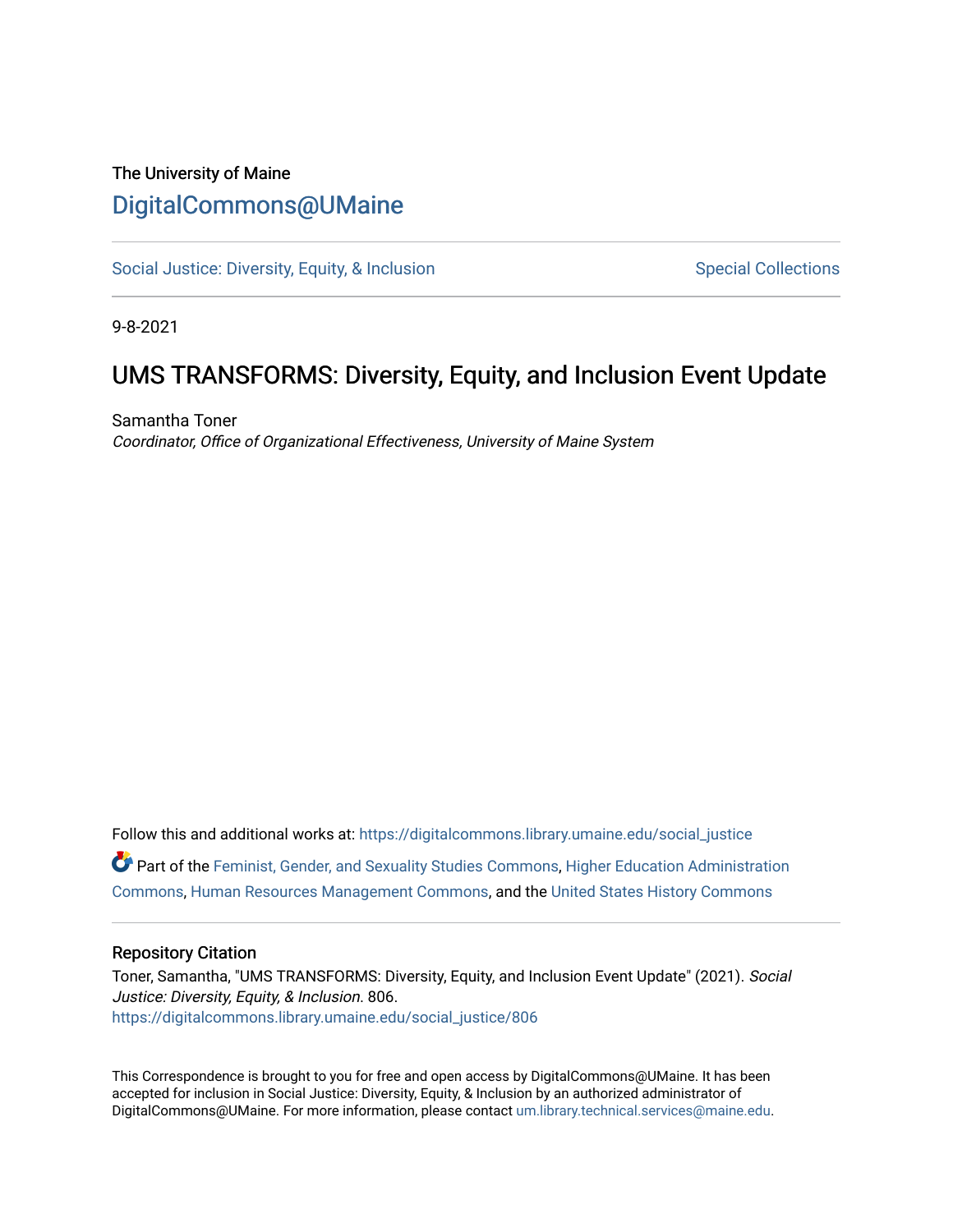

## **UMS Transforms Diversity, Equity, and Inclusion Event Update** 1 message

#### **Samantha Toner** <samantha.toner@maine.edu> Wed, Sep 8, 2021 at 1:51 PM

Cc: Jacquelyn Lowman <jacquelyn.lowman@maine.edu>, Glenn Cummings <glennc@maine.edu>, Kim-Marie Jenkins <kjenkins@maine.edu> Bcc:

Good afternoon, all,

We hope this email finds you well and enjoying the start of our fall semester! We are reaching out on behalf of University of Maine System (UMS) Transforms DEI Co-leads, University of Southern Maine President, Glenn Cummings, and University of Maine at Presque Isle Professor, Jacqui Lowman.

On April 23, over 400 members of the UMS community came together to discuss current barriers and potential solutions to ensure that Diversity, Equity, and Inclusion are at the forefront of the four primary UMS Transforms initiatives.

Since we were together last there have been progress and changes to report.

First, following the event in April, a Listening Session Summary Report was shared with UMS Transforms Co-Principal Investigators, Vice-Chancellor and President of the University of Maine, Joan Ferrini-Mundy, and Vice-Chancellor for Strategic Initiatives and Chief Legal Officer, Jim Thelen.

Second, President Cummings, Professor Lowman, and Director of Organizational Effectiveness, Kim Jenkins, met with President Ferrini-Mundy and Vice-Chancellor Thelen to discuss the appropriate next steps. The original thought, as you may recall, was that we should follow up the listening session with a forum in October (the 29th), but that has changed, and we will explain why.

The four UMS Transforms teams have begun meeting and some have reached out with questions and thoughts about how to emphasize with intention Diversity, Equity, and Inclusion in their design efforts. Further, as the UMS Diversity, Equity & Inclusion Steering Committee convenes its own meetings we are keen to coordinate so as to best leverage our opportunities.

Therefore, following discussion with President Ferrini-Mundy and Vice-Chancellor Thelen, our plan is to take immediate action in two important ways.

First, President Cummings and Professor Lowman will reach out to the leads for each of the UMS Transforms prongs to listen, share the findings from our April event, and discuss the best ways to understand needs and coordinate diversity, equity, and inclusion practices moving forward.

Second, they will be partnering with Associate Vice Chancellor for Student Success and Credential Attainment Rosa Redonnett and Director of Learning and Organizational Development Megan Clough to support and learn from the efforts of the UMS Diversity, Equity & Inclusion Steering Committee.

Thank you, again, for your commitment to UMS and for your work to improve Diversity, Equity, and Inclusion in all that we do.

The UMS Organizational Effectiveness Team

(This message was sent to anyone who registered or participated in the 4/23/21 event. If you know of someone else who was holding October 29th on their calendar, please feel free to forward this message along.)

#### **Samantha Toner**